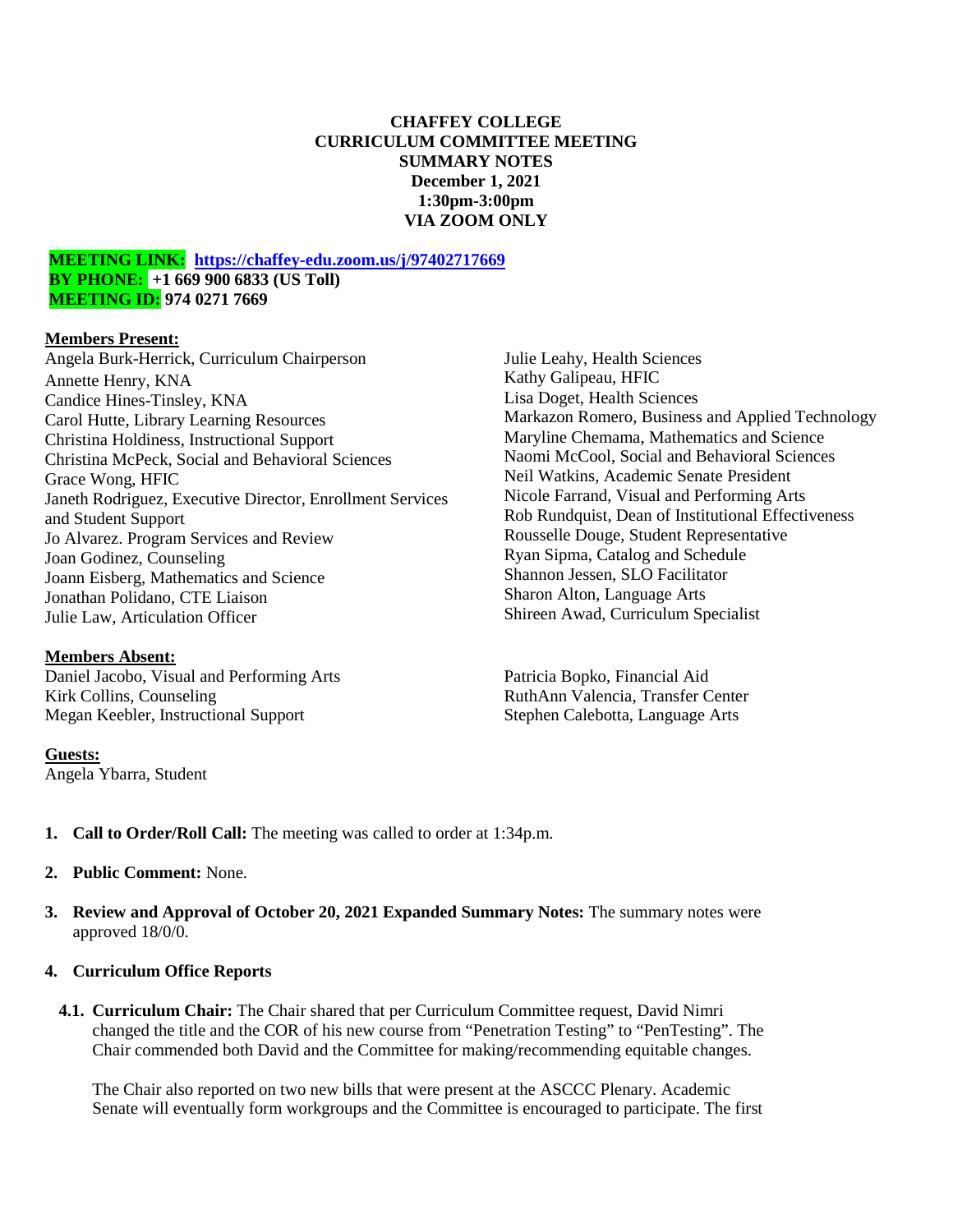bill shared was AB 928 which is the Student Transfer Achievement Reform Act of 2021. There will be a committee with K-12, Community Colleges, CSUs, and private universities to address this bill. This work involves consolidating the CSUGE and IGETC GE patterns into one pattern. The intent is to simplify the pathway for students and to avoid duplicate units. Beginning 2025-26, the GE pathway shall be the only pathway to determine eligibility for transfer. The GE pathway may not require more units than the current IGETC pattern (34 semester units).

Rob Rundquist also shared that the intent is to also provide the state with a better return on their investment (e.g. have students that can fulfill the jobs in the economy and increase completion rates in a timely manner). By decreasing the amount of time students spend attempting to transfer, AB 928 saves students and the state millions of dollars annually. With students accruing fewer units under the singular general education pathway created under AB 928, California could save over \$173 million per transfer cohort. Expanding access to the true 60-unit ADT pathway saves even more. If ADTs accounted for 80% of all associate degrees conferred on the 60-unit pathway, California could save \$97 million annually.

The Chair shared concerns that were presented to ASCCC at Plenary from the different faculty in attendance. Some concerns include:

• Unlike CCs and CSUs, the UCs cannot be legislated. Therefore, UCs have the upper hand to determine what the pathway will be, so there is a concern of the outcome of the pathway, and there is a difference in CSU and UC GE philosophy.

The Chaffey Academic Senate will be establishing a workgroup to draft a response/list of our concern about AB 928 to send to ASCCC. The Chair invited anyone from this group who is interested in participating to let her know that they want to be included.

The AO shared the major differences between the CSUGE and IGETC patterns:

# 1. Critical Thinking

The CSUGE allows for an open interpretation of the critical thinking requirement and allows for multiple courses (ENGL 1B, COMSTD 72, PHIL 75 and 76). The UC GE pattern has a focused philosophy on what critical thinking is and only allows for ENGL 1B.

# 2. Communication

The CSU requires a communication course (COMSTD 2/4/6 or 8) for their GE pattern and admission requirements. The UC system does not require a communication course on their general education pattern nor does it require it for admissions.

# 3. Arts Category

Similar to the critical thinking category, the philosophy of the area is different for the arts category. The CSUGE pattern allows for applied courses (drawing/acting/painting) where the UC GE pattern is more theory based. The two have different viewpoints on what should be included in the area of the arts.

# 4. LOTE (Language Other Than English)

The UC system requires a student to complete a proficiency equivalent to two years of high school study in the same language. There are many ways to complete this requirement including taking a course at Chaffey College or courses in high school. The CSU system does not require another language requirement for admission and/or graduation.

# 5. Area E

The CSUGE requires an Area E (Lifelong learning) where the UC system does not. Courses in this area help students become a well-rounded individual and allow them to learn more about themselves as a person.

# 6. Area F

Newly created Area F (Ethnic Studies) is only a CSU system and GE requirement. Area F will be implemented into the CSUGE in fall 2022. The UC system has mentioned including a similar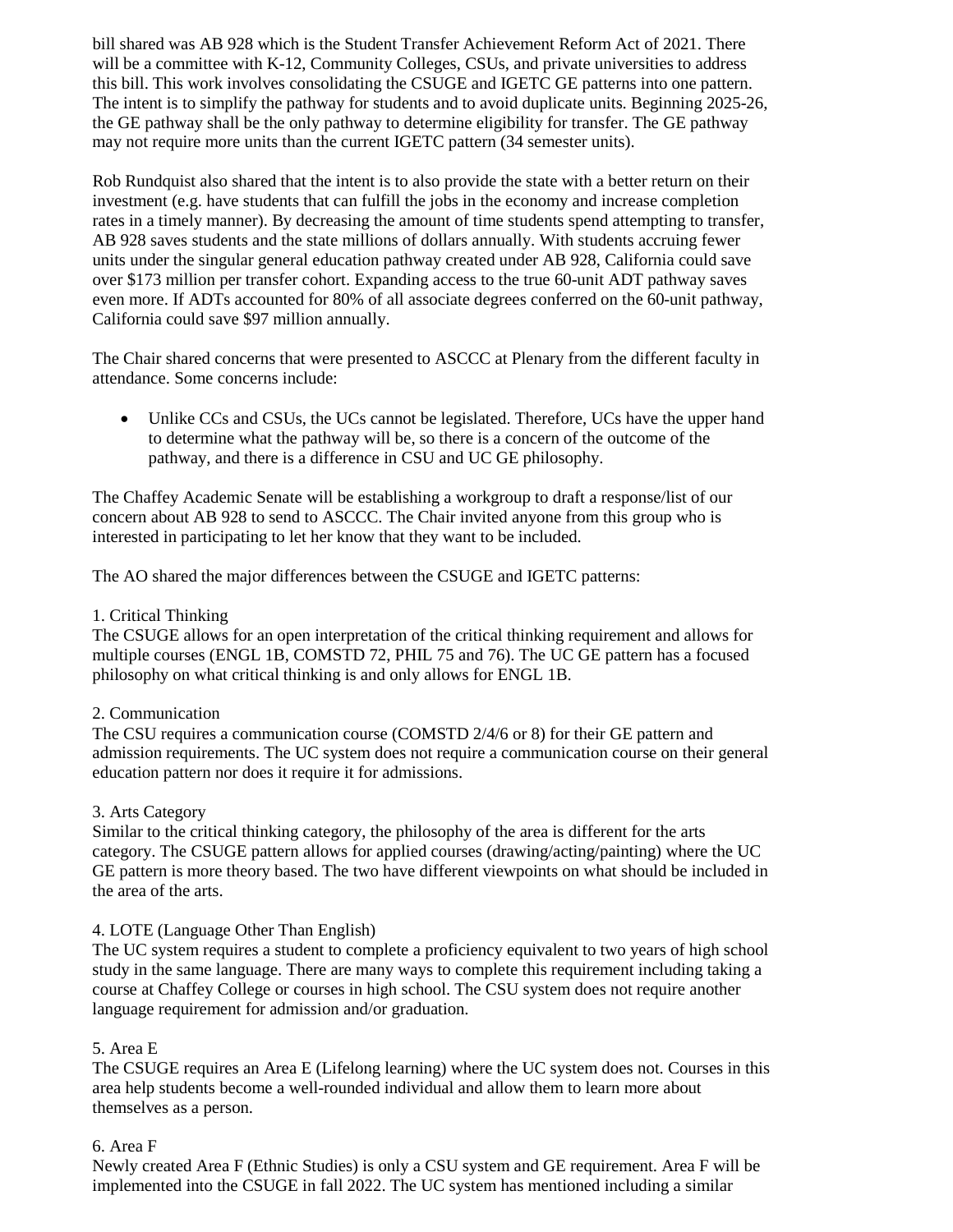requirement but is has not come into place yet. The goal would be for the courses in Area F to be IGETC approved but it does have a separate category on the CSUGE pattern.

The Chair also reported on AB 1111: Desire to have common course numbering system for all GE courses and transfer pathway courses.

# **The Why of AB 1111?**

- Many community college students take courses at multiple community colleges within a district or even across districts.
- So students transferring to four-year institutions know, as they are pursuing their courses, that they are meeting the requirements of the receiving institutions.
- Without a student-facing common course numbering system and comprehensive transfer policies, students struggle to transfer credits between institutions and to plan out a coherent roadmap to earning their degree.
- C-ID provides a mechanism to identify comparable courses that can be leveraged.
- AB 1111 will require that by July 1, 2024, California Community Colleges shall adopt a common course numbering system for all required general education courses and transfer pathway courses.
- Each community college campus incorporates the common course numbering system into its course catalog.
- The common course numbering system must be student facing and must ensure comparable courses across all community colleges have the same course number.
- For all courses included in the C-ID, the California Community Colleges may adopt the alphabetical and numerical identifier of the C-ID course descriptor as the common course number.
- For all general education requirements and transfer pathway courses that are NOT included in the C-ID, intersegmental discipline faculty through the C-ID process may develop a C-ID course descriptor for each of these community college courses to be used.

# **NOTE:**

- Most C-ID numbers identify lower division transferable community college courses such as majors preparation or general education that are common with such courses in four-year institutions such as those in the CSU and University of California (UC) systems.
- Currently, C-ID has 368 approved descriptors and 33 draft descriptors from over 81 different disciplines and does not change local numbering systems.

# **Some concerns raised at the ASCCC Fall 2021 Plenary Event (reported by Nicole DeRose at Academic Senate meeting):**

- The legislature does not understand the problems/cost to implement this bill.
- Course tracking logistics (course cross listed in multiple departments, cannot reuse course numbers).
- Potential problems with articulation.
- Implementation of this bill may delay implementation of any new courses or programs.
- This could change structures, governance, etc.
- Currently, students cap out at 3 attempts on a course. If all CCC have the same courses, this will prevent students from trying to successfully complete the course at another CCC. Students must then go to another route (private, out of state, etc.)

The Chancellor's Office has established a workgroup to address implementation concerns and logistics.

Committee members welcomed the idea and discussed various benefits such as a streamlined student experience as a system. The Specialist recommended that Curriculum Specialist/Techs/Coordinators and members from student service be involved in these conversations as well. Neil agreed that there needs to be representation in discussion. While the Committee would like to start discussions on this, both ASCCC and the Chancellor's Office ask the colleges to wait for more guidance.

**4.2. Curriculum Specialist:** The Curriculum Specialist shared that the launch period for the 2023- 2024 Catalog will begin in January and end March 31, 2022. All courses and programs in MIT,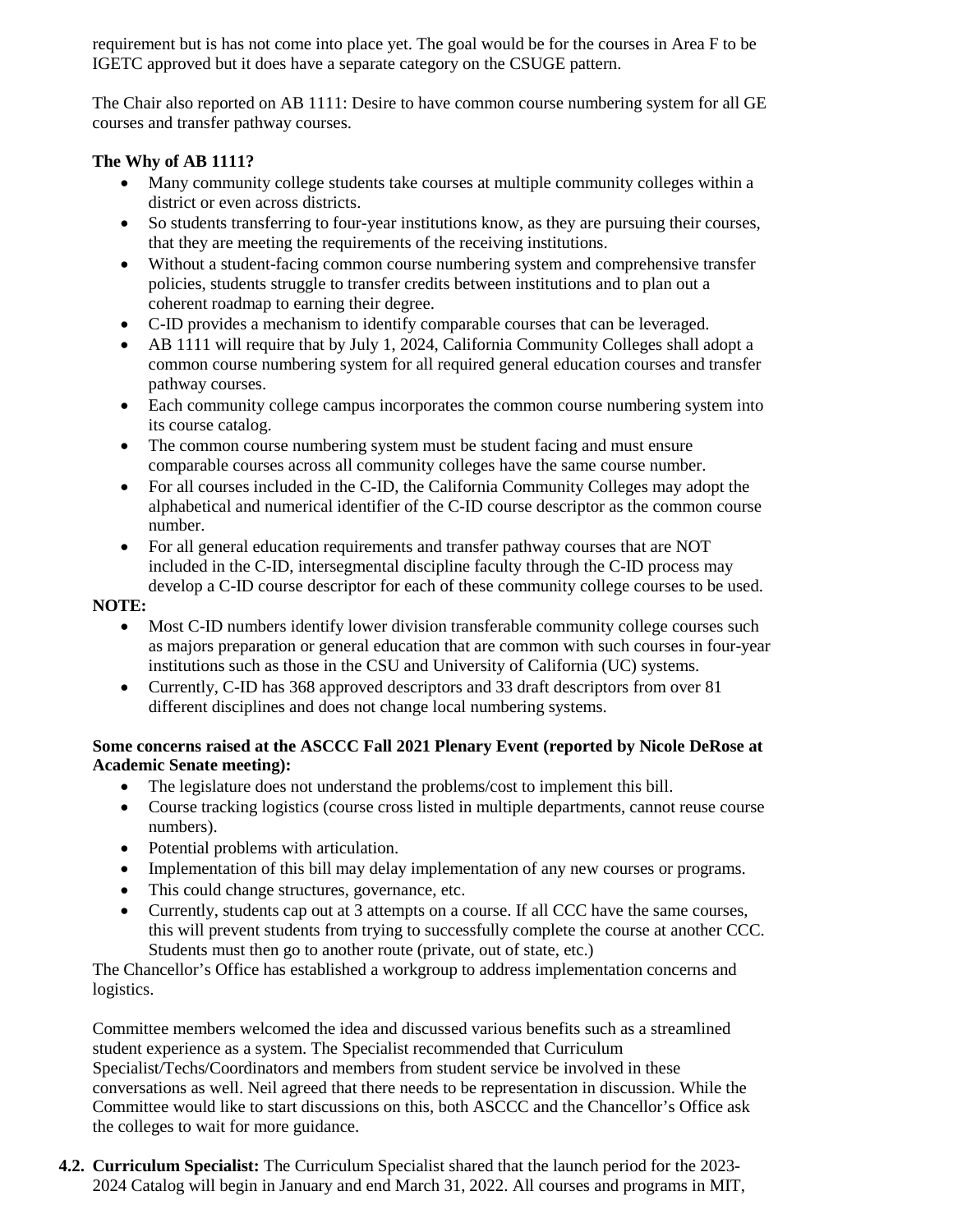PCS, and HWA will need to be submitted. Deans and Coordinators have been sent the list and those lists will be resent in January as a reminder.

# **4.3. Catalog and Schedule Coordinator:** No report.

### **4.4. Articulation Officer (AO):** No report.

**4.5. Chief Instructional Officer (CIO)/Designee of CIO:** Rob shared that accreditation work has started. He is the Tri-Chair for Standard II which covers instructional programs. Some of those standards may come to the Committee for input. He also thanked the Committee for their hard work this semester and wished everyone a Happy Holidays.

### **5. Consent Agenda:** None.

### **6. Curriculum Proposals:**

### **Course Reactivations w/ DE:**

| NURADN- | Cooperative Education: Nursing A.D.N.   Approval: 19/0/0 | Distance Education      |
|---------|----------------------------------------------------------|-------------------------|
| 482     |                                                          | Approval Hybrid: 19/0/0 |

**New Programs:** *The committee discussed various elements of the programs below. Overall, the Committee suggests that the descriptions for all three programs remove the phrase "exciting and high-paying". This phrase is more appropriate for a community advertisement of the program. The Committee also discussed removing or replacing the word "Professional" in the Cloud Security Professional AS as that word is more suitable for a certificate. The Chair and Specialist suggested "Professional Cloud Security" as it represents the field instead of the role of a person***.**  *The Committee also noticed that the descriptions for the Cloud Security Professional AS and Cloud Analyst Certificate are similar. Angela Burk-Herrick and Jonathan Polidano will work on language that can be used to distinguish similar CTE AS and Certificate programs of study. The Committee also feels that the word "Architect" in the Cloud Solutions Architect AS is misleading. The word architect in many fields, including this one, is reserved for higher levels of education/certification/testing. The Committee feels "architecture" would be more accurate for this AS.*

| <b>Cloud Analyst</b>               | Certificate of Achievement | Tabled for revisions:<br>19/0/0 |
|------------------------------------|----------------------------|---------------------------------|
| <b>Cloud Security Professional</b> | AS                         | Tabled for revisions:<br>19/0/0 |
| <b>Cloud Solutions Architect</b>   | AS                         | Tabled for revisions:<br>19/0/0 |

#### **Course Modifications w/ DE:**

| $CJ-4$  | Community and the Justice System                                                                                           | Approval: 19/0/0 | Distance Education      |
|---------|----------------------------------------------------------------------------------------------------------------------------|------------------|-------------------------|
|         |                                                                                                                            |                  | Approval Hybrid/Online: |
|         |                                                                                                                            |                  | 19/0/0                  |
| $CJ-55$ | Crime and Delinquency                                                                                                      | Approval: 19/0/0 | Distance Education      |
|         | The description has redundant language.                                                                                    |                  | Approval Hybrid/Online: |
|         | The Curriculum Office will fix this.                                                                                       |                  | 19/0/0                  |
|         | The content should include the<br>sociological factors addressed in the<br><i>description.</i>                             |                  |                         |
|         | A committee member recommended a<br>low-cost textbook option. The Librarian<br>said that the CJ faculty are very active in |                  |                         |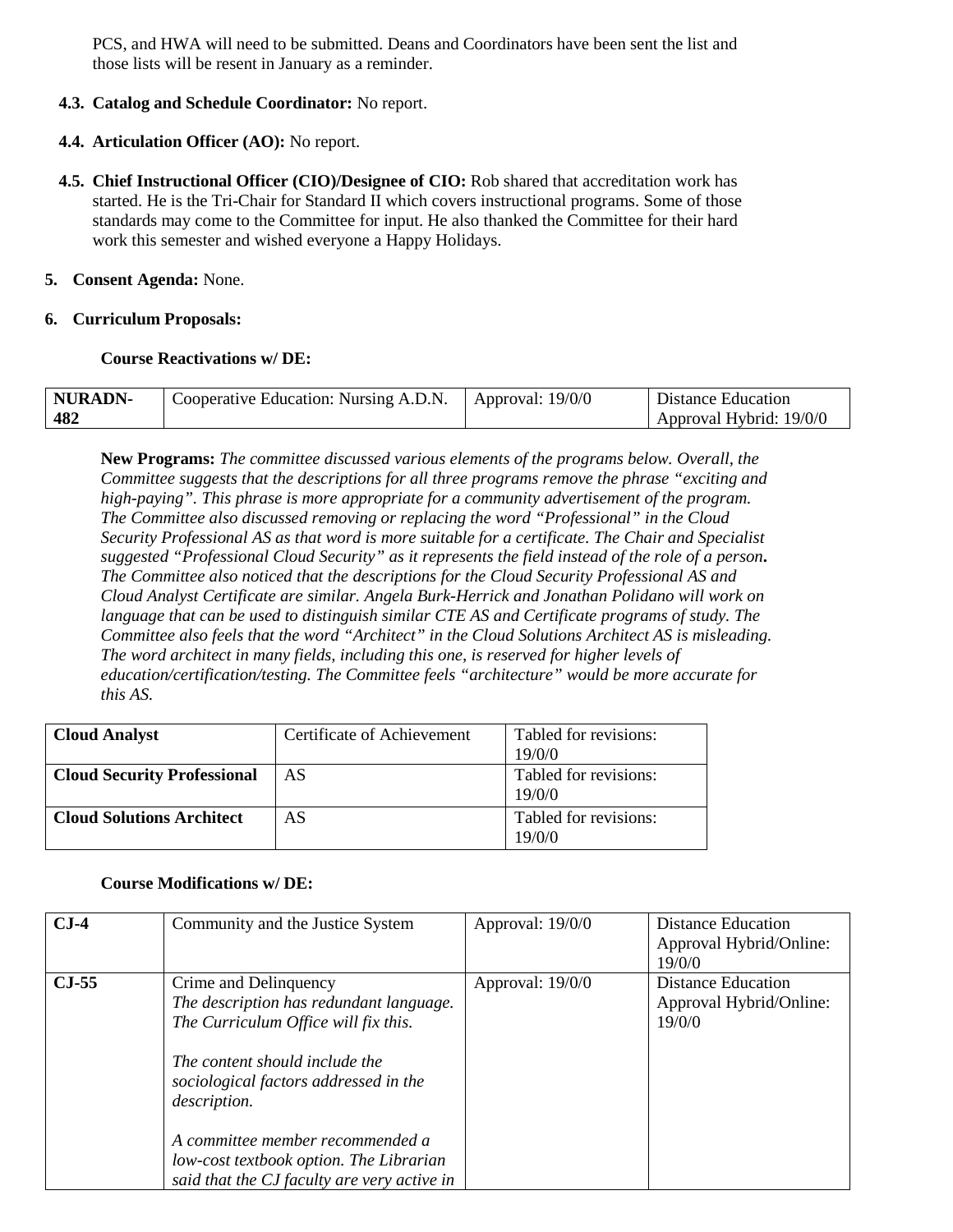|                  | trying to find low-cost textbook options,<br>but many CTE areas are running into the<br>same difficulty in finding these low-cost<br>options.<br>Neil and The Chair spoke about the<br><b>Textbook Transformation Project which</b><br>is about zero cost textbooks, exploring<br>grants and scholarships for resources,<br>bulk purchases, etc. They commended<br>those working on the project. |                  |                                                                |
|------------------|--------------------------------------------------------------------------------------------------------------------------------------------------------------------------------------------------------------------------------------------------------------------------------------------------------------------------------------------------------------------------------------------------|------------------|----------------------------------------------------------------|
| <b>PHOTO-450</b> | <b>Color Photography Portfolio</b>                                                                                                                                                                                                                                                                                                                                                               | Approval: 19/0/0 | <b>Distance Education</b><br>Approval Hybrid/Online:<br>19/0/0 |

# **7. Discussion Items:**

- **7.1. January School Meetings & Curriculum Representatives:** The Chair asked that all committee members share the spring launch period and deadline for curriculum submissions at their school meetings in January. She asked that they share the [Instruction Guide for Standard Updates and DEI](https://drive.google.com/file/d/1ywNx-fZfV45B0DmccQkSz1q24Lv5R4oZ/view?usp=sharing)  [Opportunities](https://drive.google.com/file/d/1ywNx-fZfV45B0DmccQkSz1q24Lv5R4oZ/view?usp=sharing) found on the [Curriculum Office Website](https://www.chaffey.edu/instructional-support/curriculum/index.php) with their departments.
- **8. Next Agenda Forecast:** Curriculum meetings will resume January 12, 2022.
- **9. Floor Items:** Committee members who will be presenting at the January FLEX shared their FLEX workshops.
- **10. Adjournment:** The meeting was adjourned at 3:02p.m.